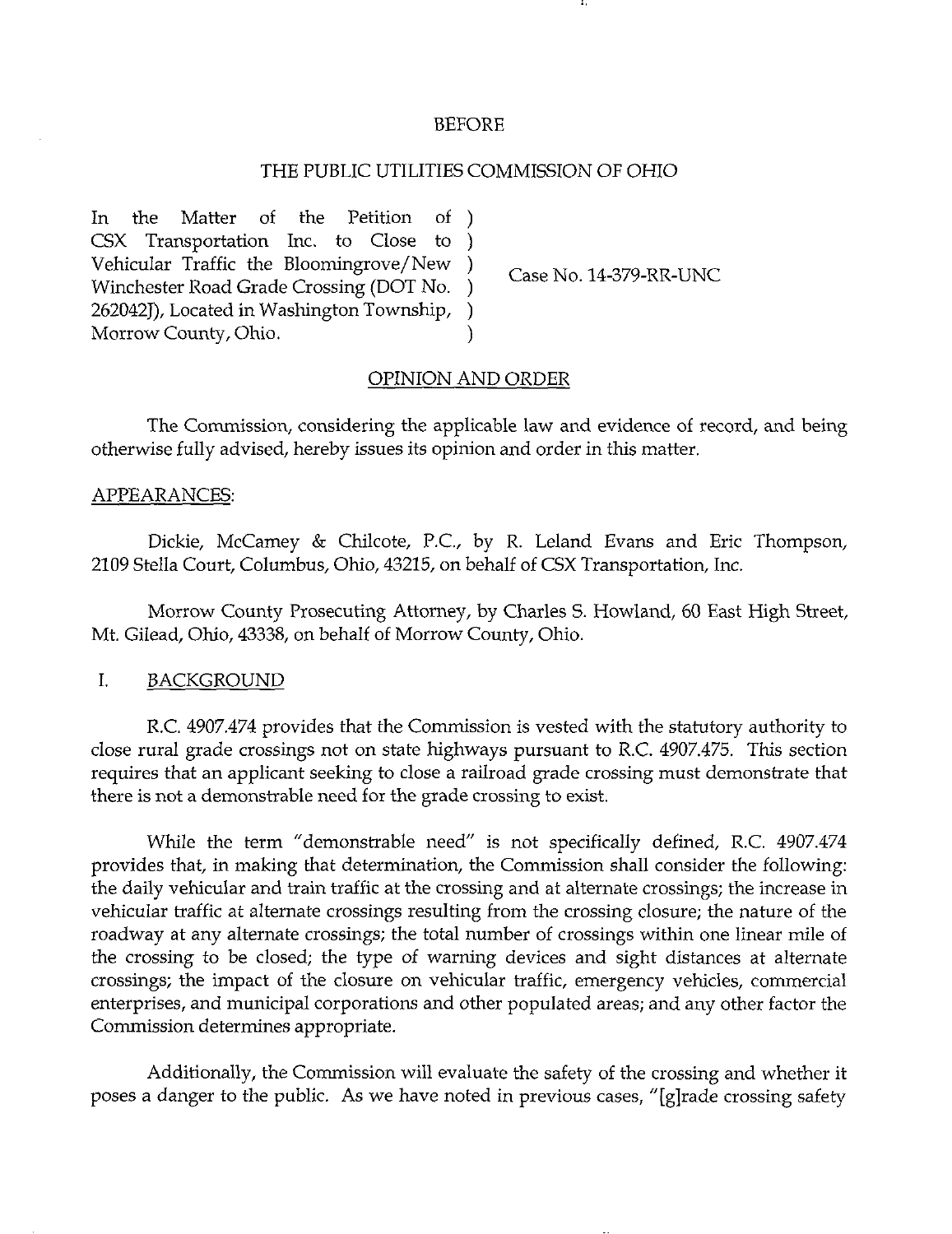has been an essential part of the Commission's regulatory mission and the Commission has worked extremely hard to keep safety concerns at the forefront of railroad development in Ohio \* \* \*. Each year, the Commission considers whether to approve applications for closure of railroad grade crossings as well as applications for grade crossing safety improvement projects. Our evaluation of those applications always is undertaken in the ultimate effort toward increasing the safety of motorists and pedestrians." In re Indiana  $\mathcal{E}$ Ohio Railroad, Case No. 02-580-RR-UNC, et al.. Opinion and Order (Oct. 13, 2004) at 12.

## II. PROCEDURAL HISTORY

On March 7, 2014, CSX Transportation, Inc. (CSX), a railroad as detined in R.C. 4907.02 and subject to the jurisdiction of the Commission under R.C. 4905.04, filed a petition to close to vehicular and pedestrian traffic the grade crossing located at the Bloomingrove/New Winchester Road Grade Crossing, DOT No. 262042J, (B/NW Crossing) located in Washington Township, Morrow County, Ohio. The B/NW Crossing is located on Bloomingrove/New Winchester Road (B/NW Road), which is also known as Crawford-Morrow Line Road and County Line Road, and is the boundary between Crawford and Morrow counties. However, the B/NW Crossing is located entirely within Morrow County. The B/NW Crossing consists of two sets of tracks separated by a span of approximately 53 feet. The B/NW Crossing is passively equipped with crossbucks but is not equipped with flashing lights or gates.

On April 30, 2014, and May 2, 2014, the Morrow County Commissioners and the Crawford County Commissioners, respectively, filed objections to CSX's petition. The objections filed by the Commissioners were primarily regarding emergency service provider response times, impacts to nearby crossings, and CSX's real motivations for closing the crossing. By Entry issued June 12, 2014, the attorney examiner scheduled local public hearings in Morrow and Crawford counties on July 15, 2014. Legal notices of the local public hearings were published in the Bucyrus Telegraph Forum and the Morrow County Sentinel, newspapers of general circulation in Crawford and Morrow counties, respectively. At the public hearings, 19 witnesses provided sworn testimony. Thereafter, an evidentiary hearing was held on March 3, 2015. CSX tiled a post-hearing brief on April 2, 2015.

### III. LOCAL PUBLIC HEARING

As indicated above, in our determination of whether there is a demonstrable need for the continued existence of the B/NW Crossing, we consider both the testimony of the public witnesses at the local public hearings and the record evidence from the evidentiary hearing.

At the public hearings, 19 witnesses provided testimony and all of the witnesses opposed CSX's application and supported keeping the crossing open. The concerns about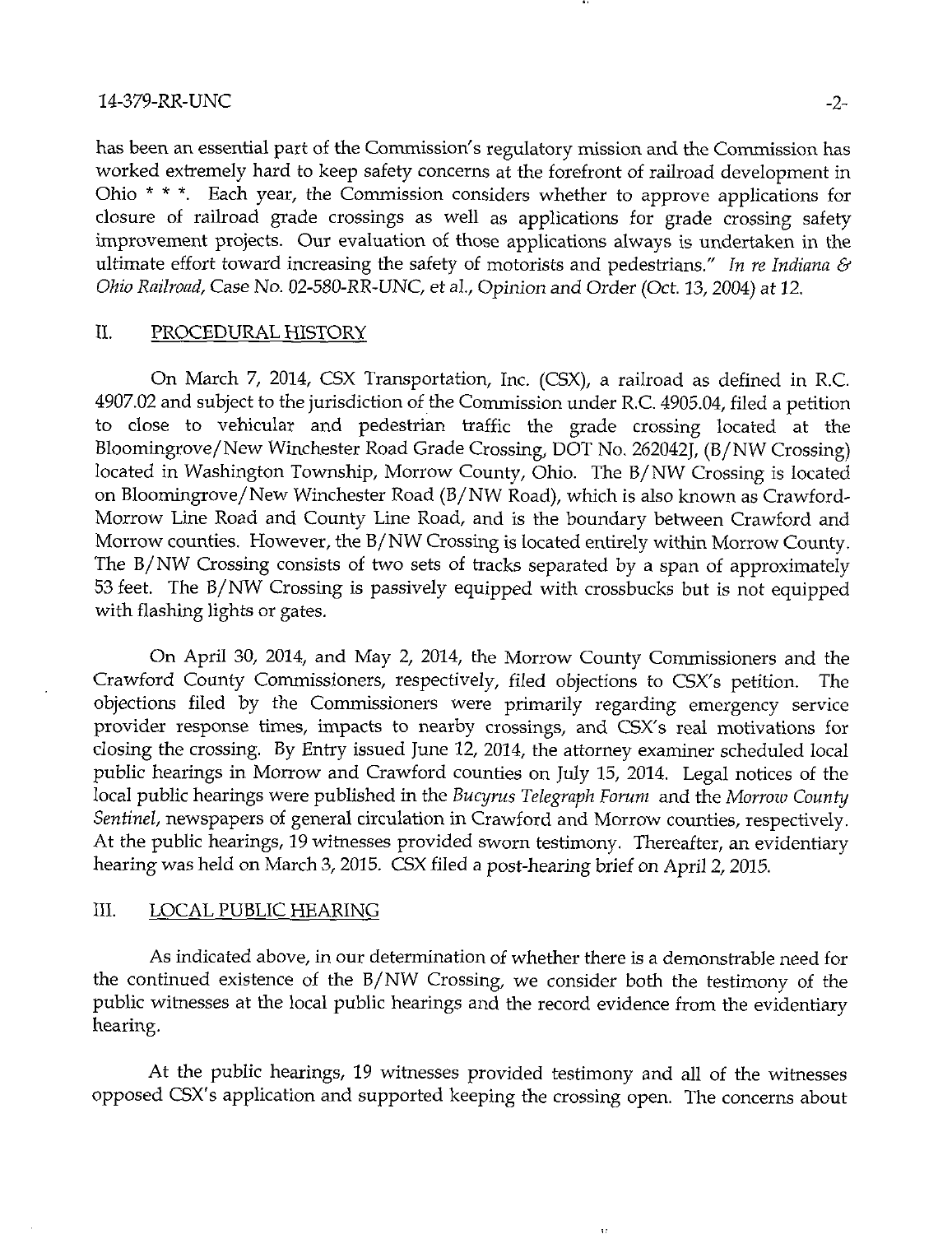## 14-379-RR-UNC -3-

closing the crossing included: impacts to farm operations, making school bus routes longer, making snow removal difficult if the road becomes a cul-de-sac, and increased fire, police, and emergency medical service response times. Additionally, numerous witnesses alleged that the crossing is often unusable because CSX uses the crossing as a siding to park trains, which blocks the crossing. The witnesses argued that the crossing should not be closed so that CSX can park its trains there, rather, the crossing should remain open and CSX should be prohibited from blocking it. However, the witnesses also noted that the B/NW Crossing is an unusual, and potentially dangerous, crossing. The B/NW Crossing contains two sets of tracks separated by a long span and has an unusual angle of approach that makes it difficult to look for approaching trains.

## IV. EVIDENTIARY HEARING

At the evidentiary hearing, CSX provided evidence on each of the factors that the Commission uses to determine whether there is a demonstrable need for a crossing to exist. Amanda DeCesare testified on behalf of CSX in support of closing the B/NW Crossing. Further, the attorney examiner admitted as testimony, without objection, the depositions of EMS Chief Jeffrey Sparks of the Morrow County Firefighters and Squadsmen Association, Sheriff Steven Brenneman of Morrow County, Northmor Schools Transportation Director Dean Van Horn, Sheriff Scott Kent of Crawford County, Chief Brian Saterfield of Gallon City, Chief Phillip Jackson of the Gallon City Fire Department, Assistant Chief Steve Smith of the Iberia Volunteer Fire Department, and Patrick Duffner of the Gallon City Schools and Ontario City Schools Transportation Departments. Additionally, the attorney examiner admitted the deposition testimony of Rick Fox, who is the owner of the residence adjacent to the B/NW Crossing.

## A. Daily vehicular and train traffic at the crossing and at alternate crossings

The B/NW Road is a two-lane rural road which maintains a low volume of vehicular traffic. The B/NW Crossing crosses two sets of main tracks, which are separated by a distance of approximately 53 feet and are each operated by CSX (CSX Ex. 16 at 7). The B/NW Road briefly runs parallel to the tracks before turning to approach the B/NW crossing at an approximately 90 degree angle.

CSX estimates in its petition for closure that approximately 121 to 184 vehicles cross the B/NW Crossing on a daily basis (Tr. at 52; CSX Ex. 22 at 2). Additionally, CSX estimates that approximately 20 trains pass through the B/NW Crossing on a daily basis. However, Ms. DeCesare testified on behalf of CSX that the number of trains that pass through the B/NW Crossing has increased since CSX filed its petition for closure. She testified that current estimates indicate closer to 26 trains pass thorough the B/NW Crossing per day (Tr. at 52; CSX Ex. 22 at 2-3). Additionally, CSX asserts that the typical speed range over the crossing is 55 to 60 miles per hour, though, at the public hearings, local residents disputed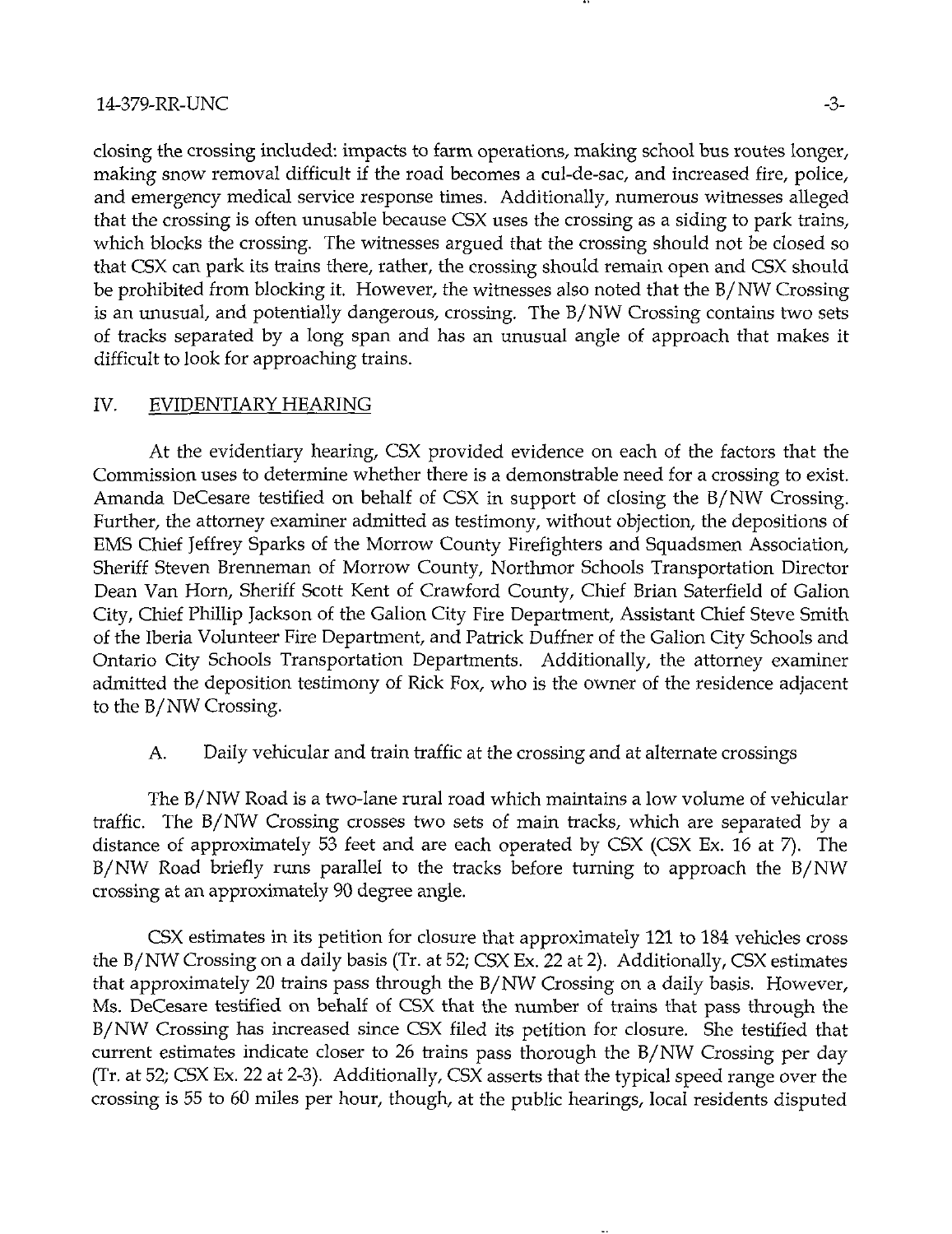whether trains actually travel through the crossing at this speed (CSX Ex. 22 at 2-3; Tr. at 37; Public Hearing Transcript (filed Aug. 7, 2014) at 12, 36, 74).

There are three alternate crossings to the B/NW Crossing, specifically, at Keifer Road, which is located 1.2 miles to the southwest, at Biddle Road, which is located approximately 0.5 miles to the northeast, and at Route 61/State Route 309 (Route 61), which is located approximately 1.15 miles to the northeast (Tr. at 53-57; CSX Ex. 22 at 3). The estimated daily vehicular traffic at the Keifer Road crossing, according to the USDOT Crossing Inventory and the Commission's records, is approximately 116 to 131 vehicles per day (Tr. at 54-57; CSX Ex. 22 at 3, Ex. 3, and Ex. 4). The estimated daily vehicular traffic at the Biddle Road crossing is approximately 274 vehicles per day, and the estimated daily vehicular traffic at the Route 61 crossing is approximately 6,623 to 6,700 vehicles per day (Tr. at 53-54; CSX Ex. 22 at 3, Ex. 5, 6, 7, and 8). Because the same CSX railroad track passes through all three grade crossings, the daily train count is approximately the same at all three grade crossings (CSX Ex. 22 at 3, Ex. 4, Ex. 6, and Ex. 8).

B. The daily increase in vehicular traffic at alternate crossings resulting from the crossing closure

As indicated above, CSX asserts in its petition for closure that approximately 121 to 184 vehicles cross the B/NW Crossing each day. If the B/NW Crossing is closed, the three alternate crossings would share the impact of these additional crossings (Tr. at 52, 55; CSX Ex. 22 at 2-3). No evidence was presented regarding whether traffic diverted from the B/NW Crossing would be more or less likely to use either alternate grade crossing.

C. Total number of crossings within one linear mile of the B/NW Crossing

There are three crossings near the B/NW Crossing, one of which is located within one linear mile of the B/NW Crossing. The grade crossing at Biddle Road is located approximately 0.5 miles to the northeast of the B/NW Crossing. Additionally, the Route 61 and Keifer Road crossings are located just over one mile from the B/NW Crossing. The Route 61 crossing is approximately 1.15 miles northeast of the B/NW Crossing and the Keifer Road crossing is approximately 1.2 miles southwest of the B/NW Crossing. Accordingly, while there is only one other crossing within one linear mile of the B/NW Crossing, there are three alternate crossings that would share in the additional vehicular traffic resulting from closure of the crossing. (Tr. at 53-57; CSX Ex. 22 at 4.)

D. Nature of the roadway at the alternate crossings

Each of the alternate crossings has better sightlines than the B/NW Crossing. The B/NW Road runs parallel to the tracks before turning abruptly at the B/NW Crossing to obtain an appropriate angle for crossing. This turn makes it difficult for drivers to obtain a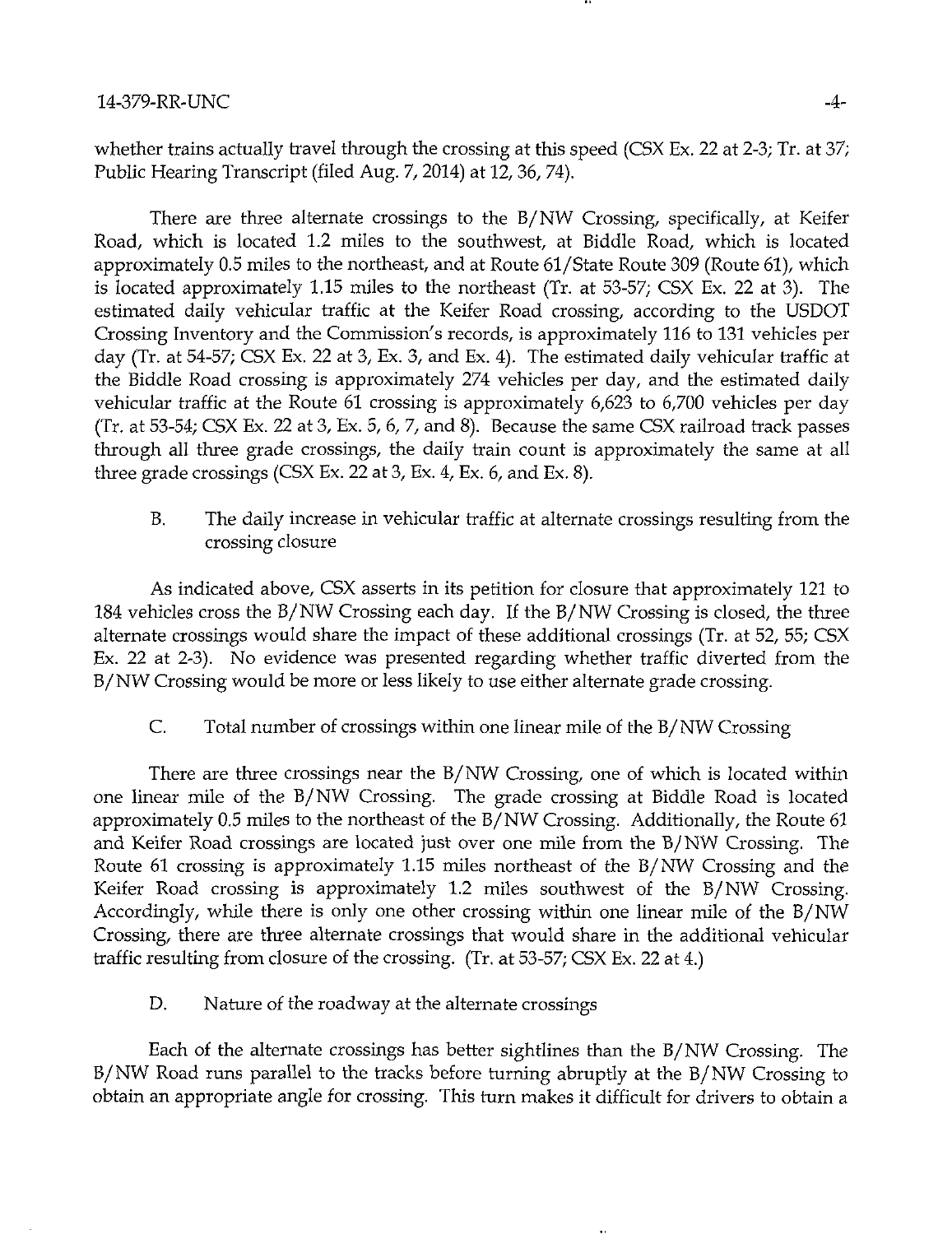sightline to check for oncoming trains. Further, the terrain includes a mound that drivers must peer over to check for oncoming trains. However, Keifer Road and Biddle Road are each two-lane rural roads that cross the tracks at a 90 degree angle with good sightlines for oncoming trains. Route 61 is a two-lane state highway. (Tr. at 55-58; CSX Ex. 22 at 4).

E. Type of advance warning devices and sight distances at the alternate crossings

There are no sight obstructions at the Biddle Road, Keifer Road, or Route 61 crossings for a significant distance. The Keifer Road crossing has standard, government-approved crossbucks. The Biddle Road and Route 61 crossings have crossbucks as well as flashing lights and gates. (Tr. at 57-58; CSX Ex. 22 at 4.) Each of these crossings has better sightlines than the B/NW Crossing.

F, Impact of the closure on vehicular traffic, emergency vehicles, commercial enterprises, and any other factors pertinent to municipal corporations and other populated areas

While much of the testimony provided at the public hearings was regarding the impact of closure on increasing emergency service provider response times, CSX argues that closing the B/NW Crossing will not significantly impact emergency service provider response times to the areas surrounding the crossing. CSX asserts that there are alternate routes that are preferable for emergency response.

Regarding police response times. Sheriff Scott Kent of Crawford County, Sheriff Steven Brenneman of Morrow County, and Chief Brian Saterfield of Gallon City testified that Crawford County deputies would typically respond to addresses on the north side of B/NW Road and deputies from Morrow County or Gallon City would typically respond to the south side of B/NW Road (CSX Ex. 5, Kent Deposition Testimony at 8-10; CSX Ex. 3, Brenneman Deposition Testimony at 9-14; CSX Ex. 6, Saterfield Deposition Testimony at 4- 15). However, Sheriff Kent noted that, in the past, deputies have assisted the Sheriff's offices in neighboring counties (CSX Ex. 5, Kent Deposition Testimony at 10). Further, the testimony indicates that police response times would be dependent upon the location of the deputies at the time of a call since deputies are not stationary and do not respond from a particular location. If the B/NW Crossing is closed, alternate routes would be available for police response. If an emergency occurs, the deputy on duty would determine which response route to use to respond to the call. (CSX Ex. 5, Kent Deposition Testimony at 8-31; CSX Ex. 3, Brenneman Deposition Testimony at 9-14; CSX Ex. 6, Saterfield Deposition Testimony at 9-14.)

In regards to fire response times. Chief Phillip Jackson of the Gallon City Fire Department and Assistant Chief Steve Smith of the Iberia Volunteer Fire Department testified that there are alternate crossings available for emergency fire response. However,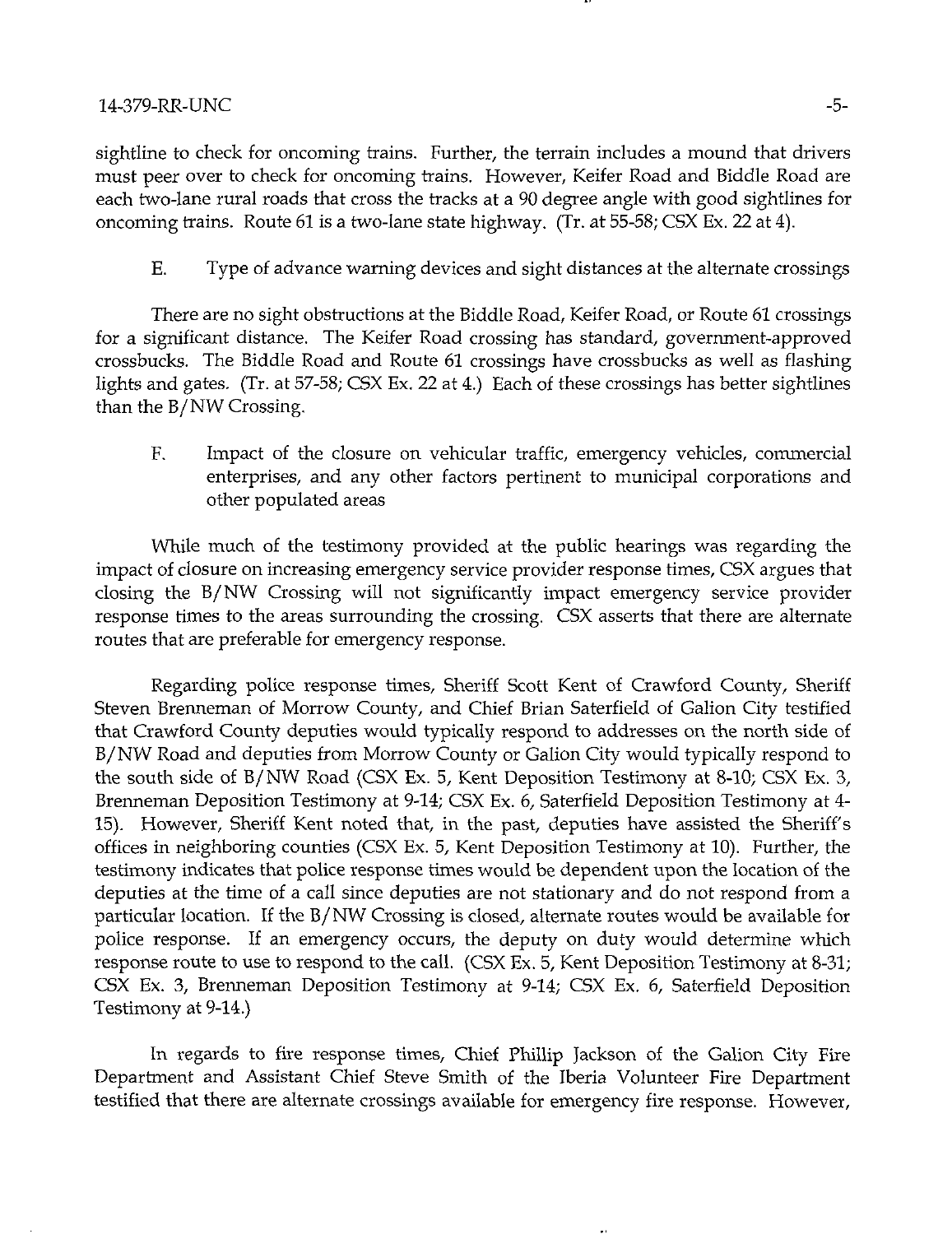#### 14-379-RR-UNC -6-

despite his testimony that there are available alternate routes for emergency response. Assistant Fire Chief Smith noted that the fire department would prefer to leave the B/ NW Crossing as it is, rather than close it, so as to maintain the option to use the crossing when other roads have not been plowed in the winter. (CSX Ex. 7, Jackson Deposition Testimony at 4-57; CSX Ex. 9, Smith Deposition Testimony at 6-39; Transcript for Public Hearing, Letter from Iberia Volunteer Fire Co. Inc. (Aug. 7, 2014).) Additionally, Chief Sparks from Morrow County noted that emergency medical services (EMS) and the fire department have alternate routes available for emergency response (CSX Ex. 2, Sparks Deposition Testimony at 7,22-23,31).

Further, regarding EMS response. Chief Jeffrey Sparks, who is the EMS Chief of the Morrow County Firefighters and Squadsmen Association, testified that Morrow County EMS would not typically use the B/NW Crossing to respond to emergencies in its service territory. He testified that Morrow County EMS would typically use the Keifer Road crossing. (CSX Ex. 2, Sparks Deposition Testimony at 19-28).

Finally, CSX avers that the B/NW Crossing is a rural crossing with little commercial enterprise in the area. Most of the commercial enterprise in the area consists of farm operations. CSX argues that these operations would not be unduly burdened by closing the crossing. Accordingly, CSX asserts that closure of the B/NW Crossing would have minimal, if any, impact on commercial enterprise in the area. However, Rick Fox testified that trucks use the crossing to get to his farm to purchase hay, and that there are other farms in the area that use the B/NW Crossing. Rick Fox is the owner of the residence immediately adjacent to the crossing, and he noted that there are both pros and cons to closing the crossing. (CSX Ex. 22 at 14-16; CSX Ex. 8, Fox Deposition Testimony at 16-22,32).

## G. Any other factor the Commission determines appropriate

In this case, CSX argues that there are a number of other factors that the Commission should consider relevant in determining whether to grant CSX's petition to close the B/NW Crossing. These factors include the safety hazard caused by the B/NW Crossing, the lack of impact on emergency response, and the lack of impact on commercial enterprise in the area.

Initially, CSX argues that the angle of the B/NW Crossing creates a safety hazard because it provides poor sightlines for school buses and other vehicles to check for approaching trains. Mr. Duffner, the Gallon City Schools Transportation Director, testified that he routes school buses around the crossing based upon his concerns that the crossing may be unsafe (CSX Ex. 1 at 16-17). Additionally, Dean Van Horn, the Northmor Schools Transportation Director, testified that a school bus driver must veer left of center to square the bus to the crossing to obtain a good line of sight to check for oncoming trains (CSX Ex. 4, Van Horn Deposition Testimony at 48-49). However, Brent Winand, the Superintendent for the Northmor Local School District, filed a letter at the local public hearing indicating his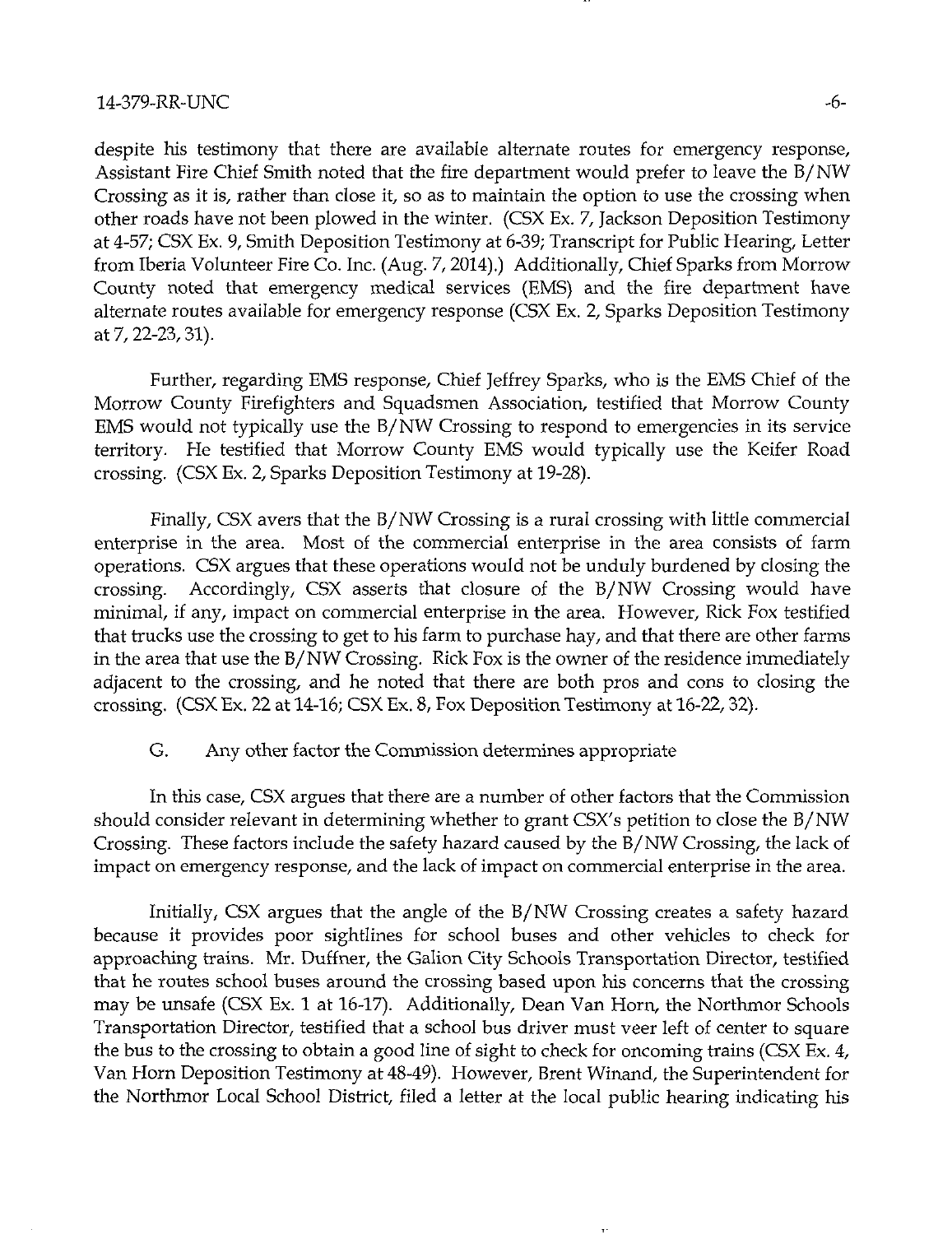### 14-379~RR-UNC -7-

concern that closing the crossing would add additional time to the district's bus routes (Transcript for Public Hearing, Letter from Northmor Local Schools (Aug. 7, 2014)). Despite the additional time that may be added to school bus routes, numerous public witnesses provided testimony indicating that the B/NW Crossing presents greater challenges to obtaining adequate sightlines than most crossings (Tr. at 30; CSX Ex. 1, Duffner Deposition Testimony at 17-18; CSX Ex. 3, Brenneman Deposition Testimony at 26; CSX Ex. 5, Kent Deposition Testimony at 31-32; CSX Ex. 7, Jackson Deposition Testimony at 49; CSX Ex. 8, Fox Deposition Testimony at 10).

Finally, CSX asserts that the B/NW Crossing is recognized by the state as being an inherently dangerous crossing. Amanda DeCesare testified that Ohio's hazard ranking for the B/NW Crossing at the time of the diagnostic survey was 454 out of approximately 5,800 crossings. However, Ms. DeCesare testified that at the time of the evidentiary hearing, the hazard ranking for the B/NW Crossing had increased to 110 out of approximately 5,800 crossings in Ohio (Tr. at 35).

### V. COMMISSION CONCLUSION AND ORDER

As previously noted, the term "demonstrable need" is not defined in the statute; however, the Commission has historically made the determination as to whether a demonstrable need exists by weighing and balancing the record evidence. In prior cases involving petitions for closure of railroad grade crossings, the Commission has found that a demonstrable need exists when the evidence shows that the crossing is essential, vital, and indispensable to the general public and when its closure would negatively impact the interests and well being of the general community. See In re CSX Transportation, Inc., Case No. 09-125-RR-UNC, Opinion and Order (Oct. 28, 2009) at 8-9. For there to be a demonstrable need for a crossing, the impact of closing the crossing must provide more than just an inconvenience to local residents and motorists. After consideration of the evidence in this case, we find that the evidence shows there is not a demonstrable need for the B/NW Crossing to exist and, therefore, CSX's petition should be granted. In making this determination, we note that we have balanced the concerns raised by trustees and residents of both Crawford and Morrow Counties against CSX's petition for closure. Additionally, we considered the record regarding response times for police, fire, and EMS providers in and around Crawford and Morrow Counties, and the alternate routes available to those emergency service providers. We also considered the profile and composition of the crossing to determine the danger that this crossing presents to local residents and the public. The evidence in this case demonstrates that there is no demonstrable need for the crossing and that it is a particularly dangerous crossing. Accordingly, the evidence demonstrates that the B/NW Crossing should be closed to pedestrian and vehicular traffic.

The evidence demonstrates that the B/NW Crossing is a particularly dangerous crossing. As we indicated above, grade crossing safety has been an essential part of the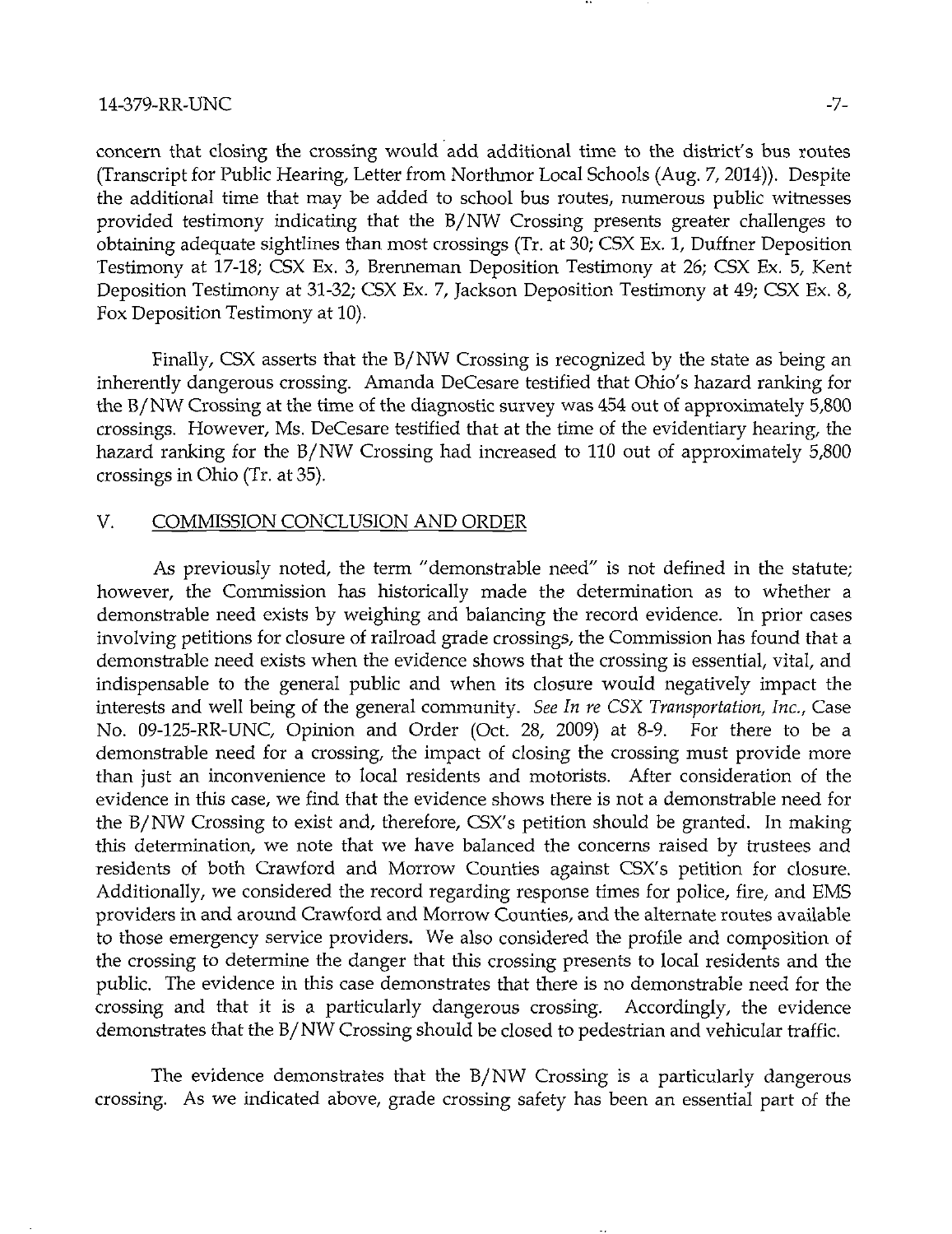Commission's regulatory mission and the Commission works extremely hard to keep safety concerns at the forefront of railroad development in Ohio. In this case, the high number of train crossings, the speed at which the trains travel through the crossing, the lack of flashing lights and gates, the poor sightlines, the unusual angle of approach, and the distance between the sets of tracks make this crossing dangerous. As Patrick Duffner, the Transportation Director for Gallon City Schools and Ontario City Schools succinctly stated, "it's not a good crossing." CSX Ex. 1, Duffner Deposition Testimony at 23. The state of Ohio has recognized the dangerous nature of the B/NW Crossing by ranking it the 110th most dangerous crossing in Ohio out of approximately 5,800 crossings (Tr. at 35). While we are sympathetic to local residents and motorists regarding the inconvenience of closing this crossing, the risk of injury or loss of life and the danger of a vehicle being stuck between the two sets of tracks, or on a set of tracks, is too great for us to permit this crossing to remain open. Additionally, as we find below, CSX has met the standard of demonstrating that there is not a demonstrable need for the crossing.

The record demonstrates there is not a demonstrable need for the B/NW Crossing because it is not primarily used by emergency service providers. The B/NW Crossing rests on the county line between Morrow County and Crawford County, and residents of each county are served by emergency service providers within their county. There is a low probability that residents of Crawford County will be served by emergency service providers originating in Morrow County, or that residents of Morrow County will be served by emergency service providers originating in Crawford County. This alleviates the need for emergency vehicles to use the crossing. While we recognize that emergency service providers would prefer to keep the crossing open to have as many routes to an emergency as possible, there are numerous crossings available within close proximity to the B/NW Crossing. Some of the available alternative crossings are already on the primary route for emergency response. Moreover, while emergency service providers would prefer to keep the crossing open to have better access to emergencies on the opposite side of the crossing, it is our desire to prevent an emergency from happening at the crossing itself. Accordingly, the record demonstrates that closing the B/NW Crossing will not unduly burden EMS, fire, or police response to the area surrounding the crossing. (CSX Ex. 2, Sparks Deposition Testimony at 19-28; CSX Ex. 3, Brermeman Deposition Testimony at 9-14; CSX Ex. 5, Kent Deposition Testimony at 8-10; CSX Ex. 6, Saterfield Deposition Testimony at 4-15; CSX Ex. 7, Jackson Deposition Testimony at 4-57; CSX Ex. 9, Smith Deposition Testimony at 6-39.)

Further, CSX demonstrated that B/NW Road is not a through road, and there is a low volume of daily vehicular traffic that uses the B/NW Crossing. For the daily vehicular traffic that does use the B/NW Crossing, there are three available alternate crossings within a short distance of the B/NW Crossing; Biddle Road, Keifer Road, and Route 61. Additional traffic at the other crossings as a result of closing the B/NW Crossing would not significantly increase the number of vehicles that use those alternate crossings. Two of the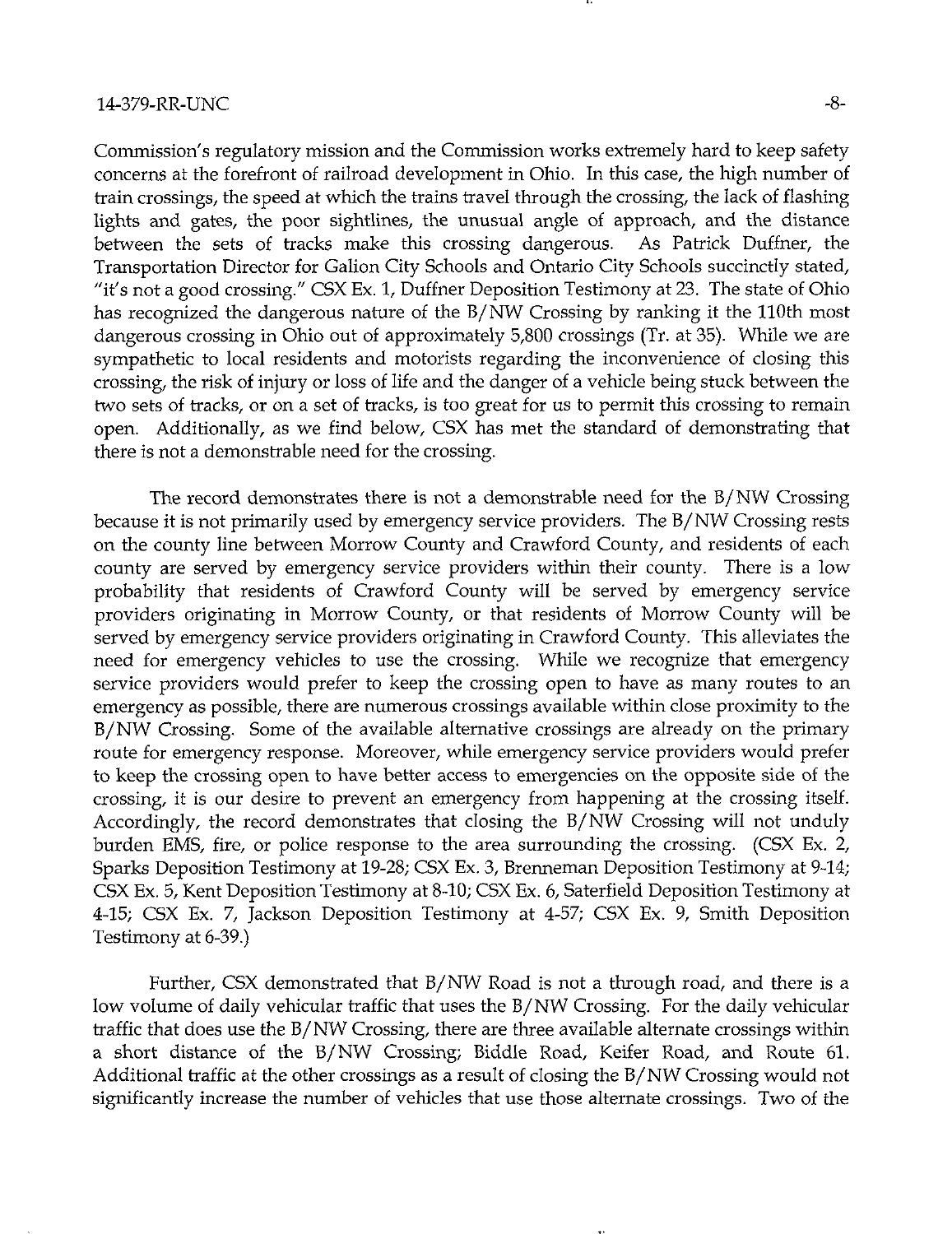alternate crossings, at Biddle Road and at Route 61, are equipped with active warning lights and gates, whereas the B/NW Crossing is only passively equipped with crossbucks. While there may be some additional travel distance as a result of closing the B/NW Crossing, there is insufficient evidence that closing the crossing would create an unreasonable burden to traffic or residents living in the vicinity. Further, Rick Fox, the owner of the residence immediately adjacent to the crossing, testified that there are both pros and cons to closing the crossing. He testified that he certainly supports safety at the crossing. Additionally, he noted that the crossing has historically been used as a dump with trash, couches, televisions, refrigerators, and other items dumped there. (CSX Ex. 8, Fox Deposition Testimony at 31-32).

, Additionally, while closing the crossing may extend some school bus routes, the record indicates that school buses already must veer left of center to obtain a good line of sight for oncoming trains (Tr. at 30; CSX Ex. 1, Duffner Deposition Testimony at 17-18; CSX Ex. 3, Brenneman Deposition Testimony at 26; CSX Ex. 5, Kent Deposition Testimony at 31- 32; CSX Ex. 7, Jackson Deposition Testimony at 49; CSX Ex. 8, Fox Deposition Testimony at 10). Additionally, even if a school bus does obtain a good line of sight, the B/NW Crossing has two sets of tracks with approximately 53 feet of space between the tracks. This creates the possibility that a vehicle or school bus could get across one set of tracks and be trapped between the two sets of tracks, or even stuck on a set of tracks (CSX Ex. 7, Jackson Deposition Testimony at 50). Further, there is no evidence that additional safety devices would make the B/NW Crossing any safer for vehicles or school buses. Even if additional safety devices were added to the B/NW Crossing, the Commission is concerned that the distance between the two sets of tracks would still create an unusual and dangerous crossing where vehicles or school buses could potentially become trapped on a set of tracks or between the sets of tracks.

Accordingly, we believe that CSX has met its burden of demonstrating that there is not a demonstrable need for the B/NW Crossing and, therefore, the petition to close the B/NW Crossing should be granted. Pursuant to R.C. 4907.474, if after the hearing it is the opiruon of the Commission that there is not a demonstrable need for the crossing to exist and that the crossing should be closed, the Commission shall issue an order to the legislative authority of the municipal corporation in which the crossing is located directing it to discontinue the crossing and close it to vehicular traffic or to pedestrian traffic, or both, by ordinance. The legislative authority of the municipal corporation, within 30 days after receipt of the order from the Commission, shall discontinue the crossing and close it to vehicular traffic, or to pedestrian traffic, or both, as specified in the order of the Commission. In this case, the evidence demonstrates that there is not a demonstrable need for the B/NW Crossing to exist and, therefore, it should be closed. While we recognize the concerns of the County Commissioners of Crawford and Morrow counties, as well as the local residents of the counties, this is a dangerous crossing for pedestrians and motorists, and emergency service providers have multiple alternate routes available to them. Further,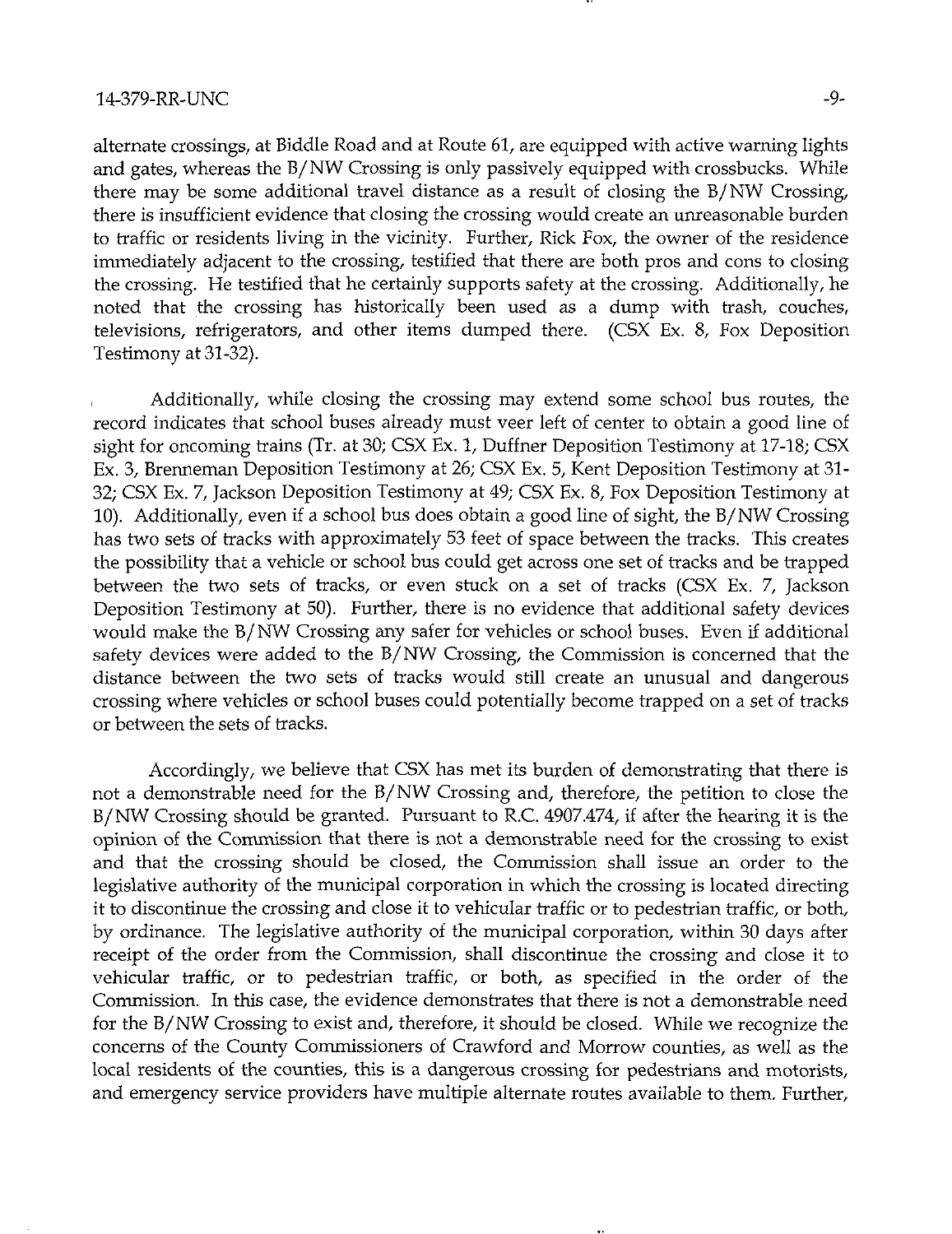## 14-379-RR-UNC -10-

while the record demonstrates that the B/NW Crossing is a particularly dangerous crossing, it may remain dangerous even with the addition of warning lights and gates. Accordingly, within 60 days of this opinion and order, Washington Township, Morrow County, Ohio, is directed to issue an ordinance discontinuing the use of the B/NW Crossing and closing the B/NW Crossing to all vehicular and pedestrian traffic.

## FINDINGS OF FACT AND CONCLUSIONS OF LAW:

- (1) On March 7, 2014, CSX filed a petition to close the Bloomingrove/New Winchester Crossing.
- (2) On April 30, 2014, and May 2, 2014, Morrow County and Crawford County, respectively, filed objections to CSX's petition.
- (3) Local public hearings were held in Morrow County and Crawford County on July 15, 2014.
- (4) The evidentiary hearing was held at the offices of the Commission on March 3, 2015.
- (5) CSX's petition was tiled pursuant to R.C. 4907.474 and 4907.475.
- (6) Proofs of publication of the local public hearings were published in newspapers of general circulation in both Crawford County and Morrow County, Ohio.
- (7) The evidence demonstrates that there is not a demonstrable need for the Bloomingrove/New Winchester Crossing to exist.

# ORDER:

# It is, therefore,

ORDERED, That CSX's petition for closure of the Bloomingrove/New Winchester Crossing be granted. It is, further,

ORDERED, That, within 60 days of this Opinion and Order, Washington Township, Morrow County, Ohio, issue an ordinance discontinuing the use of the B/NW Crossing to vehicles and pedestrians. It is, further,

ORDERED, That, within 90 days of this Opinion and Order, Washington Township, Morrow County, Ohio, close the B/NW Crossing to all vehicular and pedestrian traffic. It is, further.